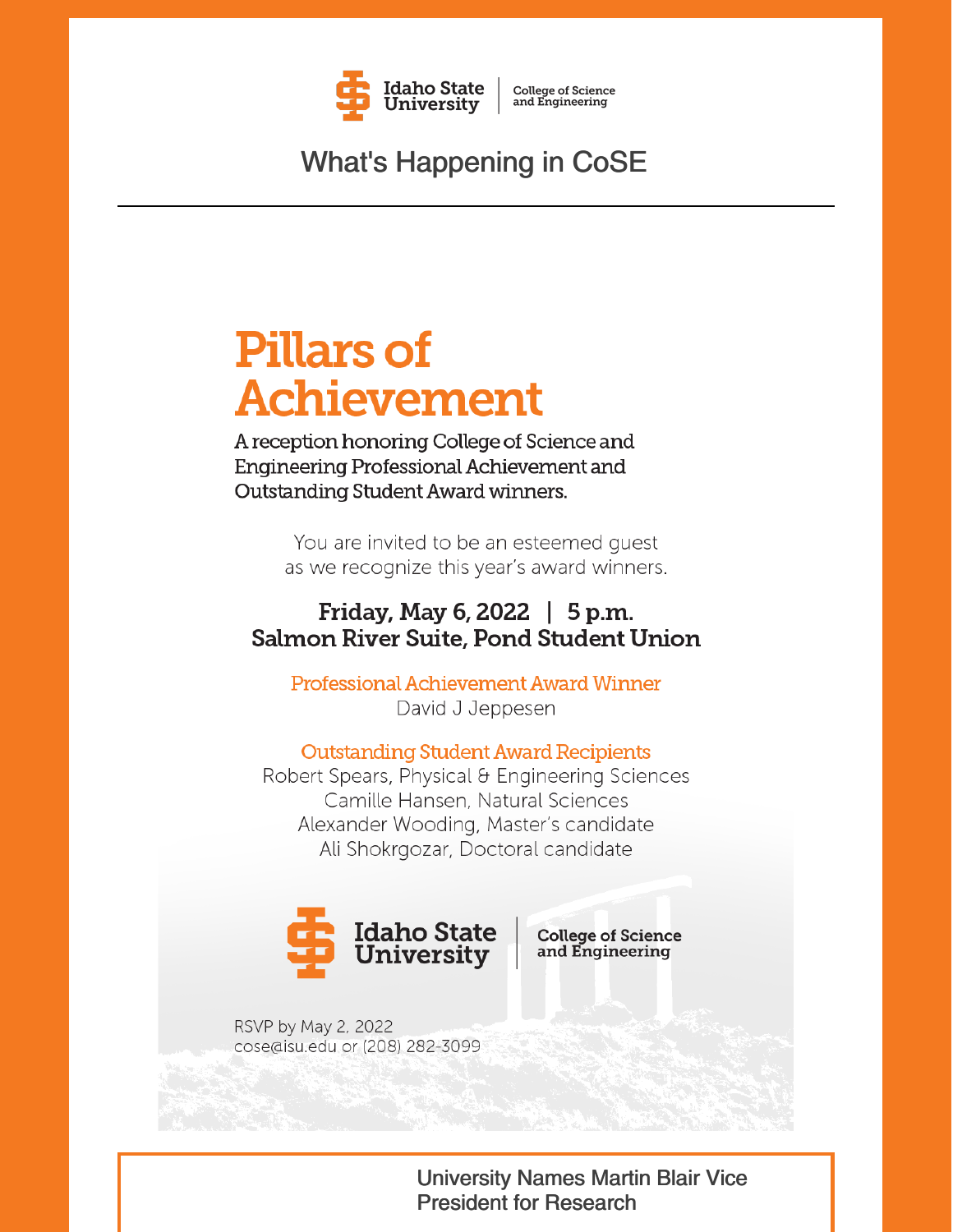

After an extensive national search, Idaho State University has appointed Martin Blair as Vice President for Research.

Blair is currently the executive director at the University of Montana's Rural Institute for Inclusive Communities, a position that he has held since 2013.



#### Retirement Party Scheduled for Retiring Assoc. Dean Robert Fisher

All College of Science and Engineering faculty and staff are invited to Dr. Robert Fisher's retirement party on Friday, April 29, from 5 to 7 p.m. at Portneuf Valley Brewing, 615 S 1st Avenue. Refreshments will be served.

Dr. Fisher has served Idaho State University for more than 30 years.





### Biological Sciences Prof. Featured by National Institute of Allergy and Infectious Diseases

Dr. Kristin Lane, Assistant Professor of Molecular Microbiology and Biochemistry, is being highlighted in the "Alumni Connections" series from the National Institute of Allergy and Infectious Diseases. Dr. Lane is a former postdoctoral researcher in the Laboratory of Malaria and Vector Research at NIAID.



#### ISU Professor Presents Research on Logic in **Greece**

Professor James Wolper from the Department of Mathematics and Statistics presented his new research at the UNILOG22 conference on Universal Logic held near Chania, Crete, earlier this month.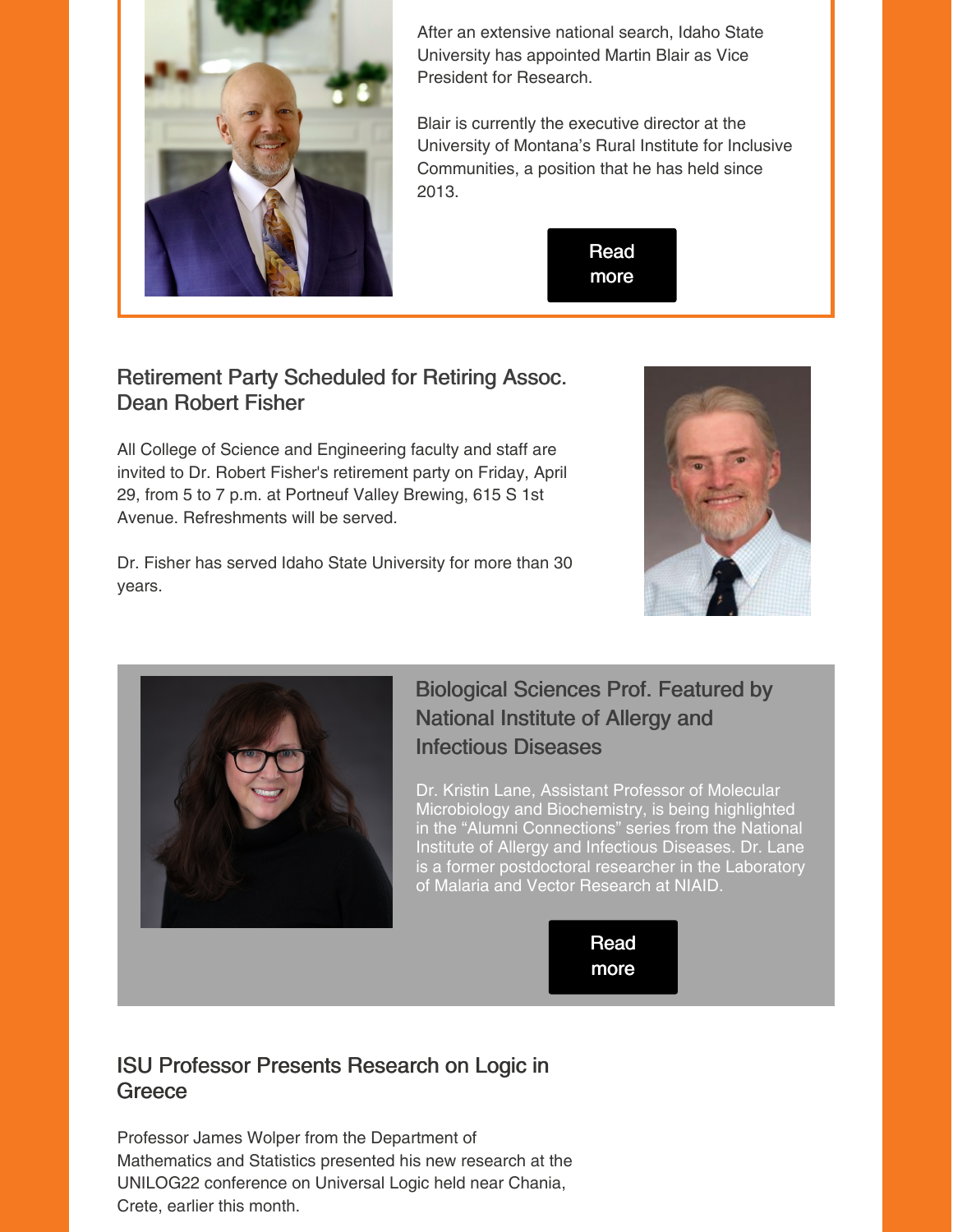"People tend to think of logic in true/false terms," Wolper said, "But there are many cases where logical arguments about infinite sets only work sometimes. My research, inspired by advances in signal processing, tries to clarify when some of these arguments still work."

The UNILOG conferences are attended by researchers in Philosophy, Logic, Computer Science, and Mathematics from all over the world. This was the Seventh UNILOG; the next will be held in Peru in 2025.



### Help Us Share Your Accomplishments!

Our College's outstanding faculty, staff, and students achieve many notable research and professional accomplishments. In addition, our departments regularly have newsworthy advancements. We want to make sure those stories are shared publicly. Here are a few ways you can provide a news tip to help get the word out:

U[s](https://www.isu.edu/news/story-form/)e this **Story [Submission](https://www.isu.edu/news/story-form/) Form** to send your news tip to the Office of Marketing and Communications.

Send an email to Logan McDougall [\(loganmcdougall@isu.edu](mailto:loganmcdougall@isu.edu)) with a brief description of the news to be shared.

You ar[e](https://www.isu.edu/news/story-form/) always welcome to create a draft story, submit it via the Story [Submission](https://www.isu.edu/news/story-form/) Form, or send it to Logan. The Office of Marketing and Communications and Logan will coordinate to get the story finalized and distributed to the media outlets/platforms that best tell the story.

# From Around ISU

#### Benefits Open Enrollment Period Starts April 25

It's time to make some [decisions](https://myemail.constantcontact.com/Benefits-Open-Enrollment-Period--April-25th---May-13th.html?soid=1127399030149&aid=xGcsSChKTTg) about your benefits for the coming plan year. The open enrollment period for benefit-eligible faculty and staff will begin Monday, April 25 through Friday, May 13, 2022.

Benefits changes made



Library Book Sale: Now Featuring Cookbooks and More!

Oboler Library is looking

Spring Commencement Will be Held at Holt Arena Amidst **Construction** 

Holt Arena is undergoing a large-scale renovation to upgrade the facility and improve the fan experience, fully funded by a generous investment from Idaho Central Credit Union. Upgrades include new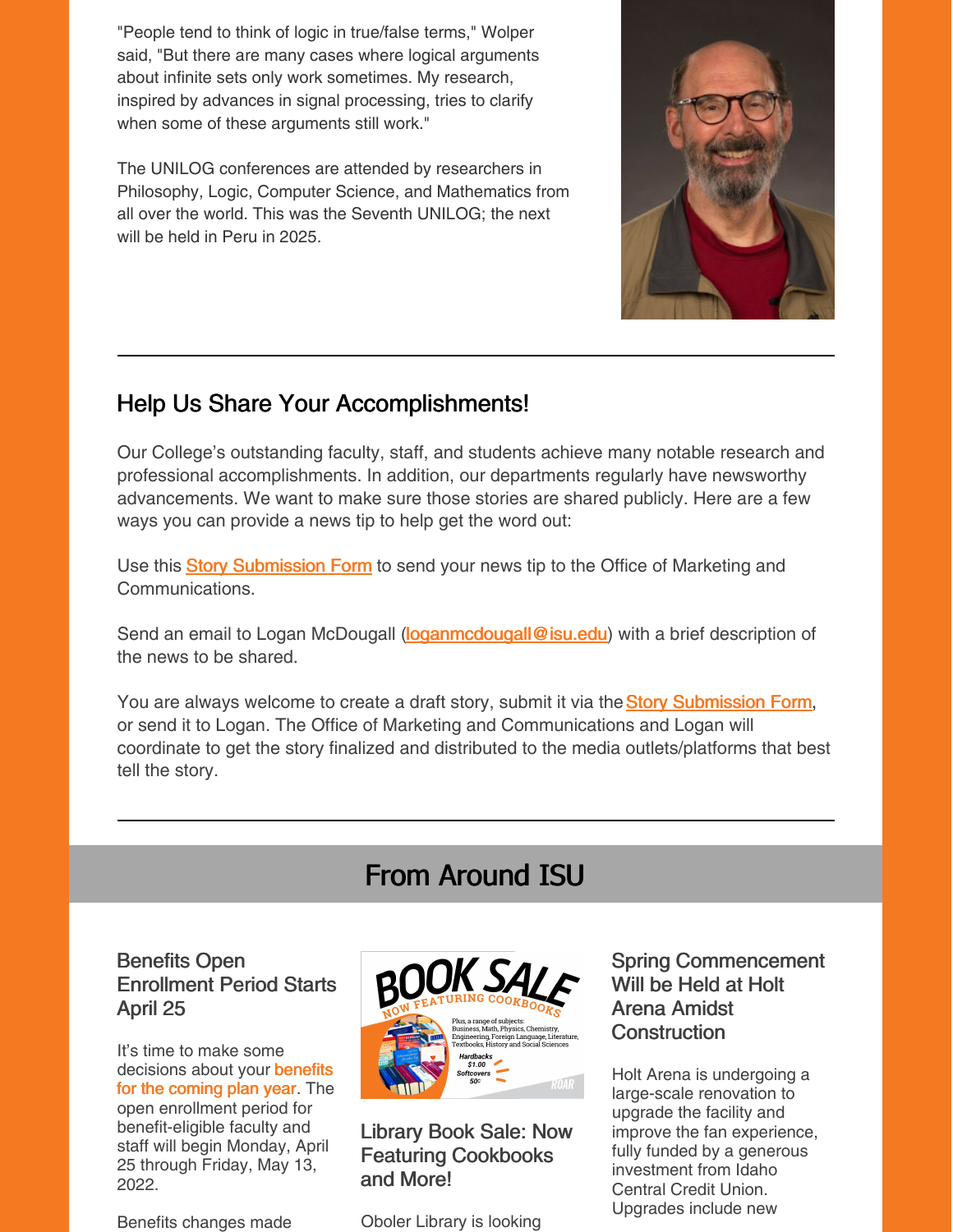during this open enrollment period are effective for the Fiscal Year 2023 (FY23) benefits plan year (July 1, 2022 through June 30, 2023).

#### Moodle ISU Archive Policy Notice

As the end of semester approaches, faculty and staff are strongly encouraged to backup their [content](https://docs.google.com/document/d/1TKSWOr_MM2agKIChcCC7stH1jYa-Z6hD4gTeu9qOjYQ/edit#heading=h.lmplgln86aw2) before it is permanently removed. Once removed, content cannot be recovered.

forward to some upcoming renovations on the first floor. To make room, we are having an [ongoing](https://isu.libguides.com/blog/Book-Sale-Continues) book sale on the first floor. There are several tables and bookshelves to browse. This is an ongoing books sale with an end date that is unknown at this time. More used books will be added to the sale each week.

#### Track and Field Volunteers Needed

ISU Track and Field needs volunteers to help with the Bengal Invitational on April 29-30 and in hosting the 2022 Big Sky Outdoor Track and Field [Championships](https://www.isu.edu/news/2022-spring/track-and-field-volunteers-needed.html) on May 11-14 at Davis Field. The majority of unfilled roles don't require knowledge of the sport or track and field rules. Jobs including raking long jump pits, carrying throwing implements back to athletes, showing athletes where to go, etc. Food will be provided for those working during meal times.

seating, elevators, improvements to the entryways, enhanced accessibility, and more.

#### What does this renovation at Holt Arena mean for our [commencement?](https://www.isu.edu/news/2022-spring/spring-commencement-will-be-held-at-holt-arena-amidst-construction.html) Some

things have changed from previous years, and we want you to be prepared for those changes.

#### Teaching Online with Moodle ISU Workshop Starts Soon

All workshop activities are designed to guide you through [creating](https://www.isu.edu/news/2022-spring/teaching-online-with-moodle-isu-workshop-starts-soon.html) a quality online course using best practices for online teaching. The 8-week workshop is offered through the Instructional Technology Resource Center (ITRC), is completely free to ISU faculty and starts on May 16, 2022.

# Dates to Remember

| April 25      | Late 8-week and full semester course<br>grading opens             |
|---------------|-------------------------------------------------------------------|
| May 2 - 6     | <b>Final Examinations</b>                                         |
| May 6         | Spring 2022 classes end                                           |
| May 7         | Commencement (May & August 2022<br>graduates)                     |
| May 10        | Late 8-week and full semester course<br>grading closes at 5:00 pm |
| <b>May 16</b> | Classes begin for Early-4, Early-6, Early-8<br>and Full term      |
| <b>May 30</b> | Memorial Day holiday (Monday - no classes)                        |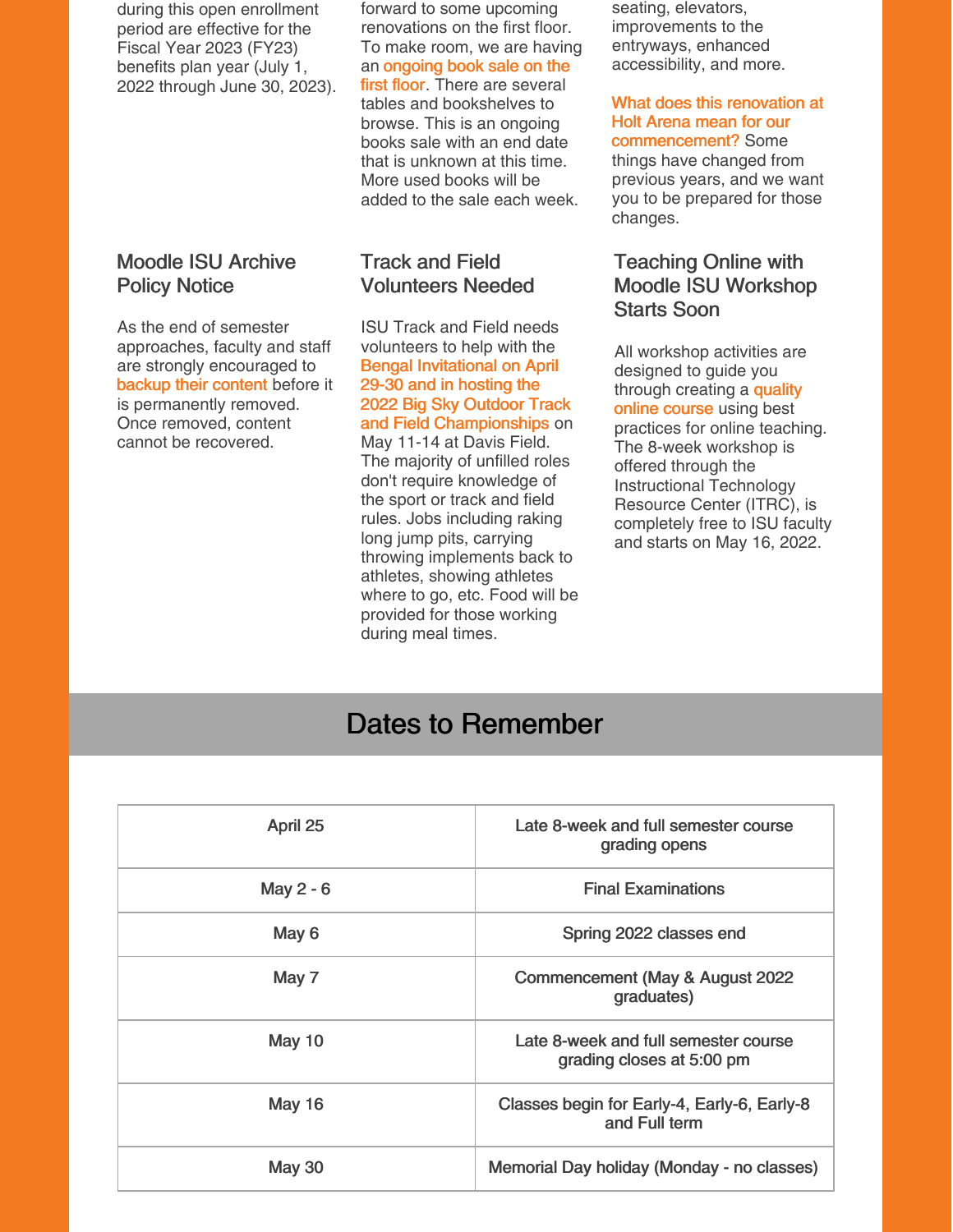# Upcoming Events in the College of Science and **Engineering**

For a compl[e](https://isu.edu/cse/calendar/)te list of CoSE events, check out the College Event [Calendar](https://isu.edu/cse/calendar/) and click an event to get more details. Updates can also be found on **[Facebook](https://www.facebook.com/IdahoStateUCoSE)**, [Twitter](https://twitter.com/IdahoStateUCoSE), [LinkedIn](https://www.linkedin.com/company/idaho-state-university-college-of-science-and-engineering), and **[Instagram](https://www.instagram.com/idahostateucose/)**. To add events to the calendar, please contact the Administrative Assistants in your department. The university-wide calendar of events is available [here](https://www.isu.edu/calendar/).

# April 24 - April 30

#### Department/Program

Physics

Event

Colloquium: Dr. Denver Whittington Syracuse University "Beyond the Baseline: Opportunities with Giant Neutrino Detectors"

#### **Details**

Mon, April 25 4 pm - 5 pm

Zoom link:

TBD

Department/Program

**Geosciences** 

Event

Colloquium: Seminar Trip Review

**Details** 

Wed, April 27 4 pm - 5 pm PS 108

Zoom link:

https://isu.zoom.us/j/83794277124? [pwd=QVVFMVByU1k1M3VsMEZTZy9](https://isu.zoom.us/j/83794277124?pwd=QVVFMVByU1k1M3VsMEZTZy9NYjZmdz09) NYjZmdz09

#### Department/Program

Nuclear Engineering

#### Event

Weekly Seminar Series Jack Dunker ISU Health Physics Graduate "CFR 10 Part 19 and Radiation Worker Rights and Expectations"

**Details** 

Wed, April 27 4 pm - 5 pm BA 304 and TAB 286

Zoom link:

Contact Dr. [Amir](mailto:aliamir@isu.edu) Ali for Zoom access

Department/Program

**Chemistry** 

Event

Graduate Dinner

**Details** 

Wed, April 27 7 pm - 8 pm College Market 604 S. 8th Ave.

Department/Program | | Department/Program